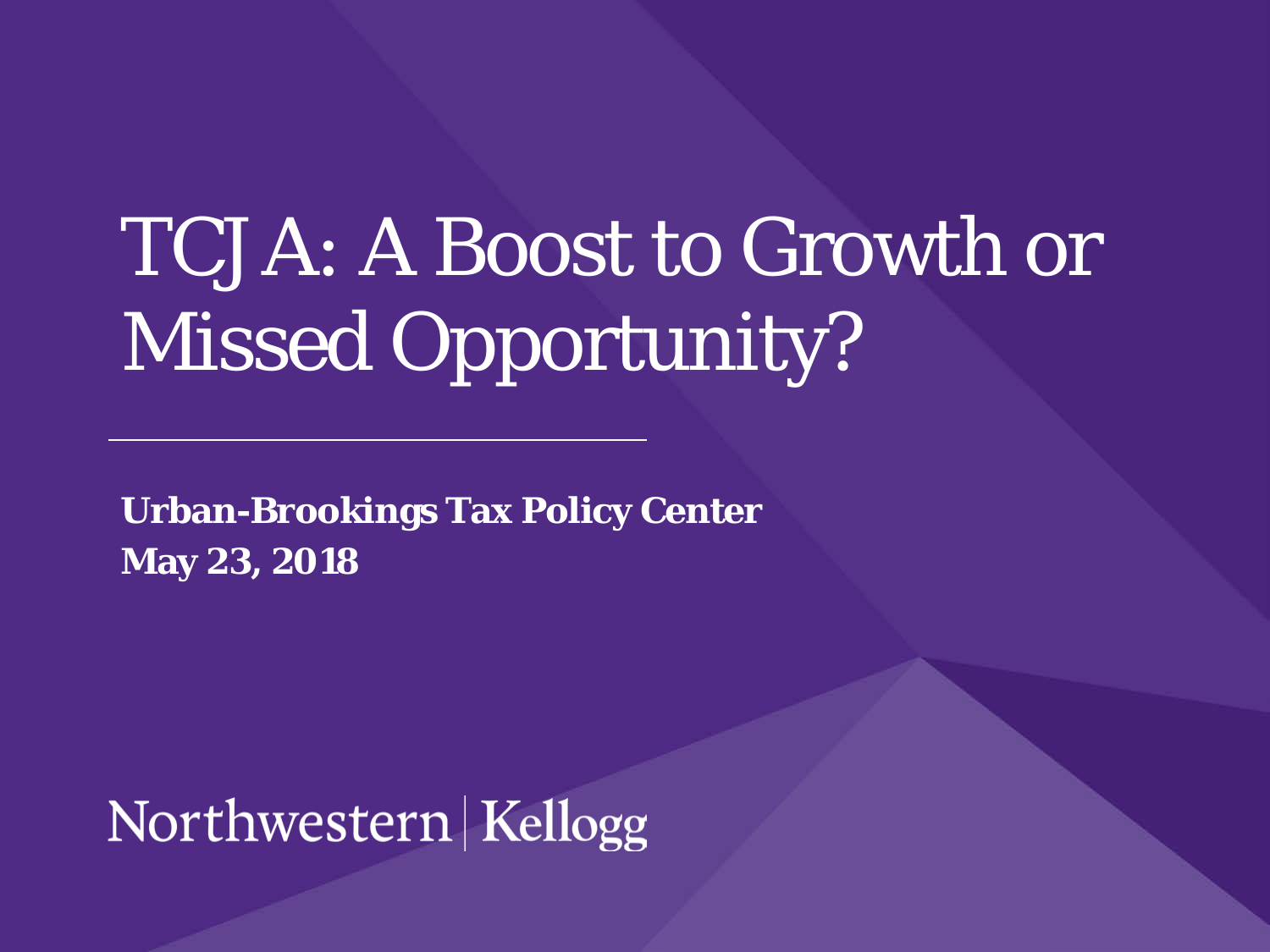#### **Overview**

- What's in the TCJA for individuals and business?
- How does the TCJA impact taxpayers and the economy?
- Is this a lasting tax plan? If not, what's next?
- How can the next plan be improved?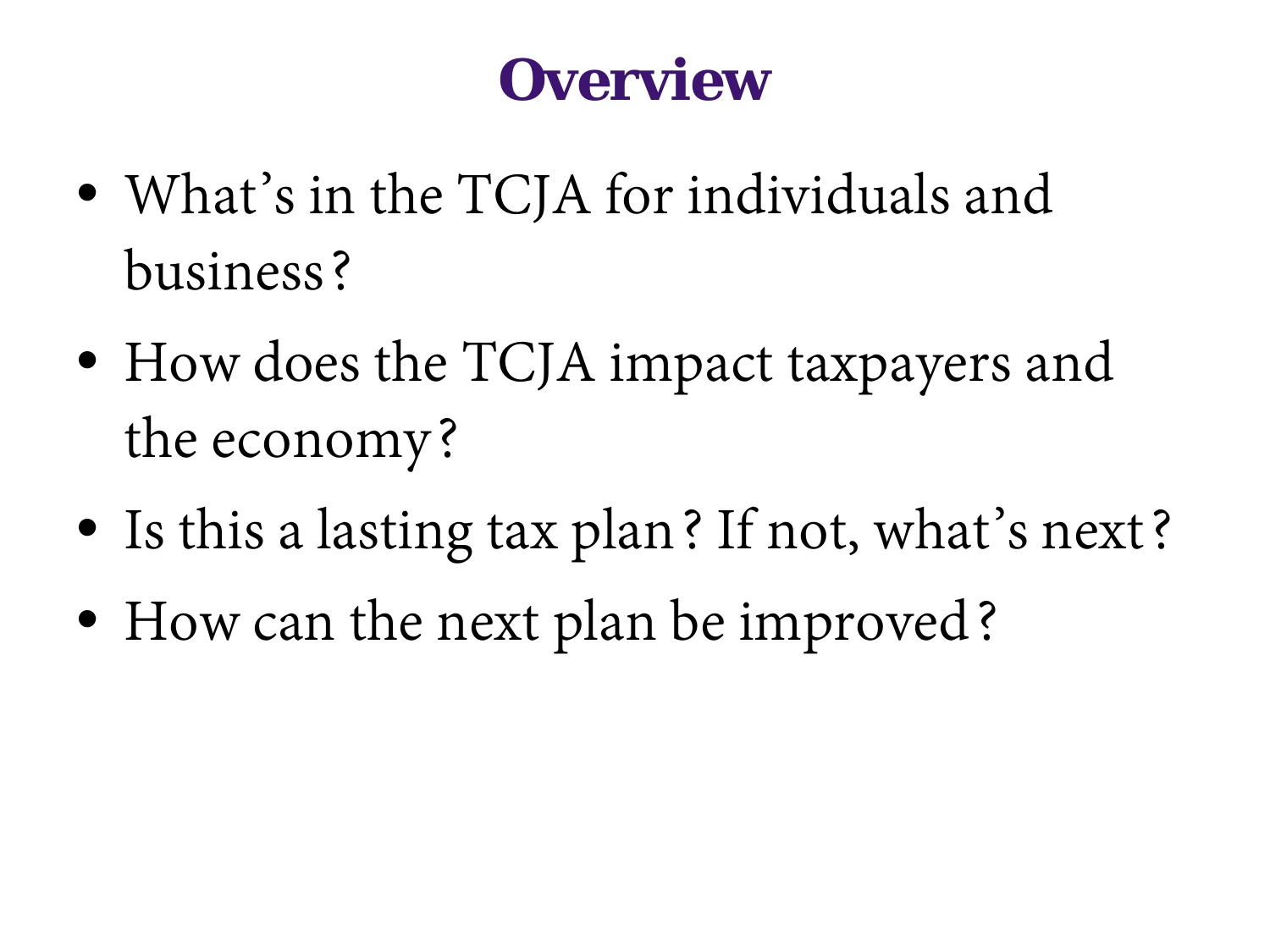# **What's in TCJA for business?**

- Corporate rate cut: 35% to 21%
- Temporary expensing
- International reform:
	- "Territorial system"
	- minimum tax
	- anti-base erosion tax
	- transition tax
- Complicated deduction for pass-throughs
- Little base broadening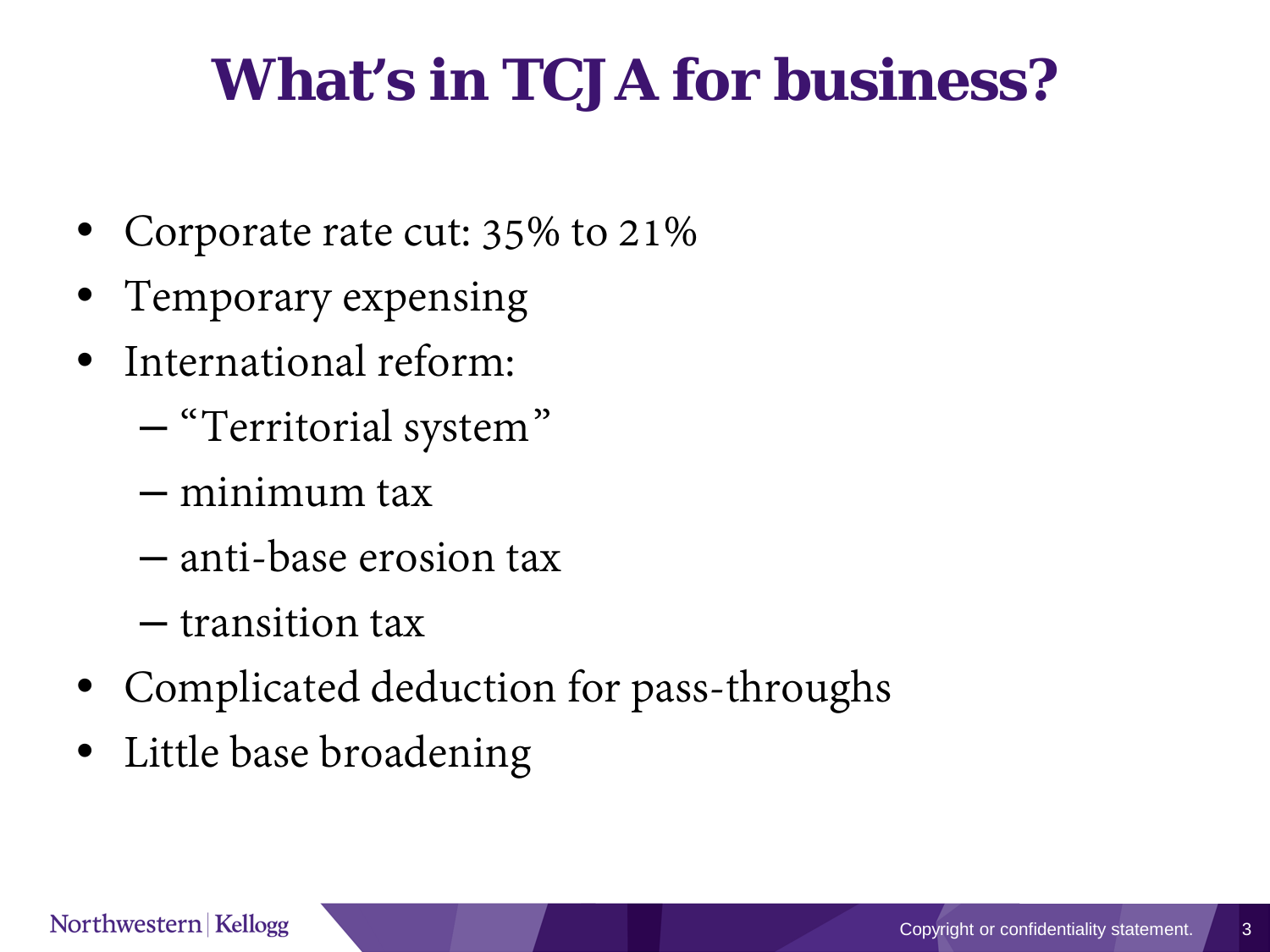# **What's in TCJA for individuals?**

- Temporary lower rates; permanent indexing
- Temporary changes to family benefits
- Temporary limits itemized deductions
	- Mortgage interest
	- SALT
	- Miscellaneous.
- Temporary Alternative Minimum Tax fix
- Permanent elimination of mandate penalty
- Temporary doubling of estate tax exemption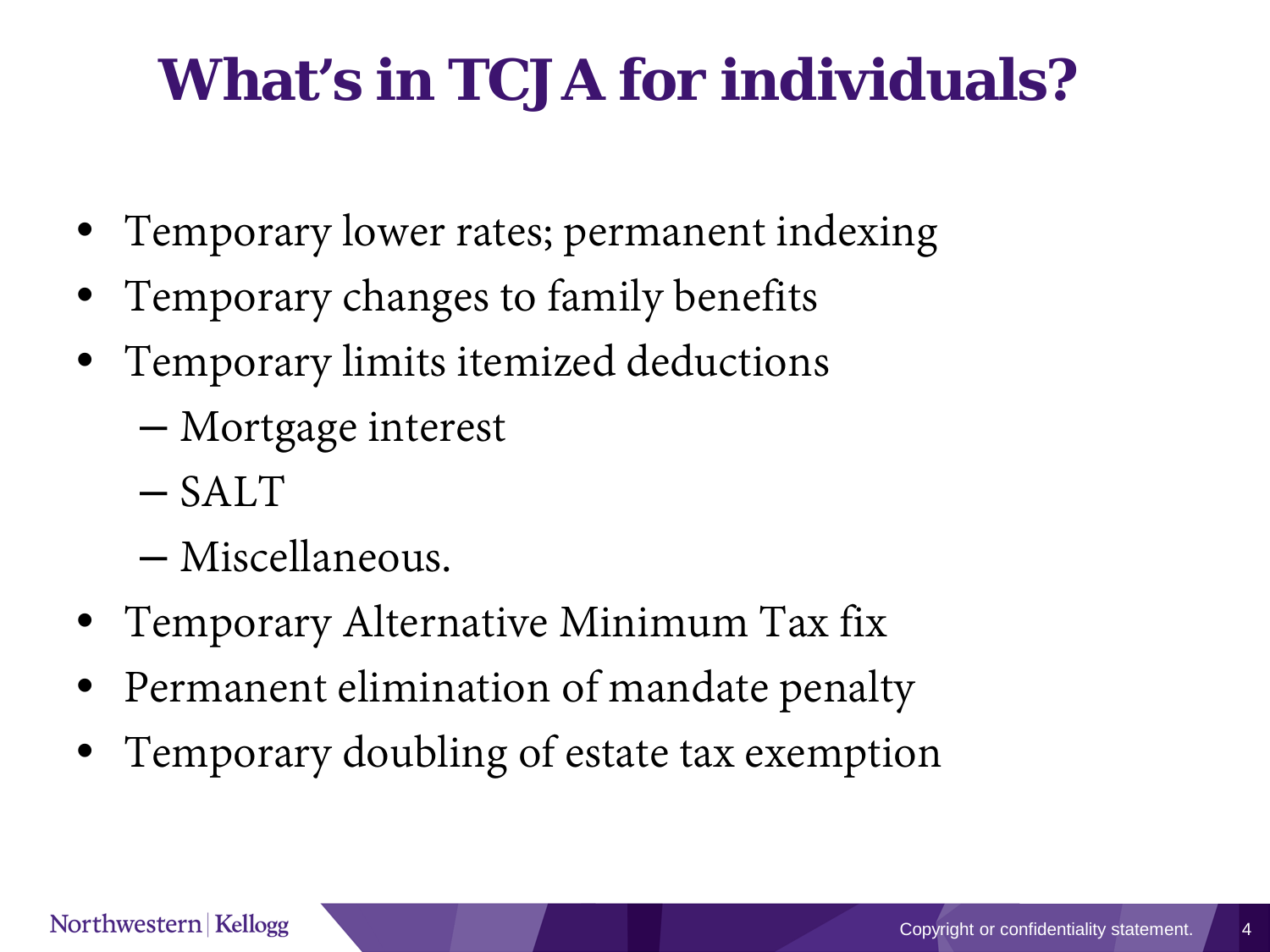# **What's the main impact on individual taxpayers?**

#### **Short-term**

- Lower income tax rates
- 27 million fewer itemizers, somewhat fewer payers of income tax.
	- Share of MFJ itemizing drops from 44% to 16%.
- AMT taxpayers sharply cut
	- From about 5.2 million to 200,000 in 2018
- Fewer taxable estates
- No penalty for not carrying health insurance.
- **Long-term**
- Higher statutory tax rates due to chained CPI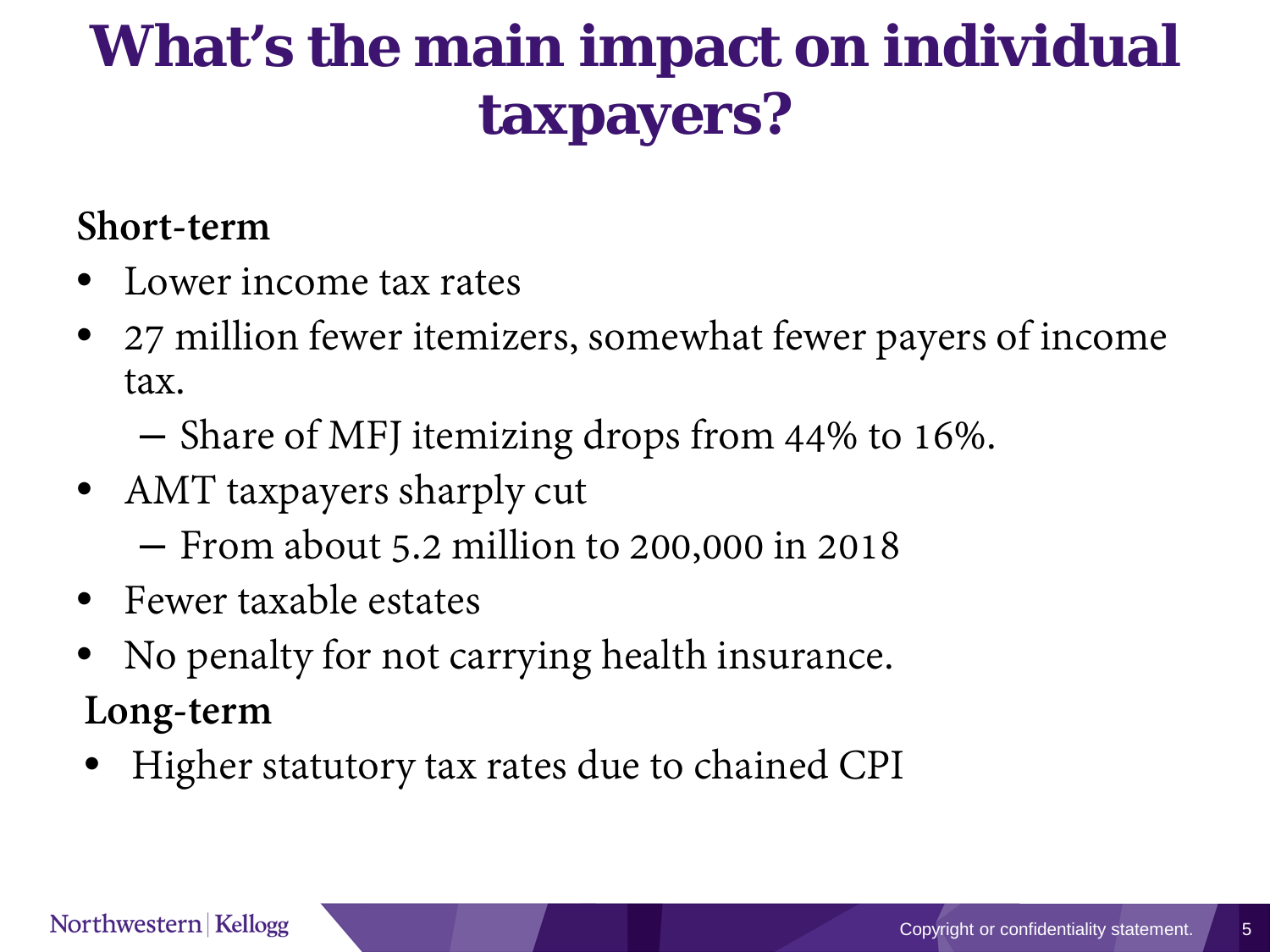#### **What are the main economic effects?**

- Large, temporary stimulus
- Moderate cuts in marginal rates on capital and labor
	- About 2 p.p. through 2025
	- Reverses thereafter on labor, falls a bit on capital
- Higher deficits and higher projected interest rates.
	- 2018-2028 deficit projected to be \$1.8 billion higher
		- \$1.3t in net primary deficit, \$600b in interest
	- Ten-year Treasury already up ~66 bps since passage
- Moderate short-term boost in output produced within U.S. borders (GDP), almost zero boost to U.S. incomes (NNP).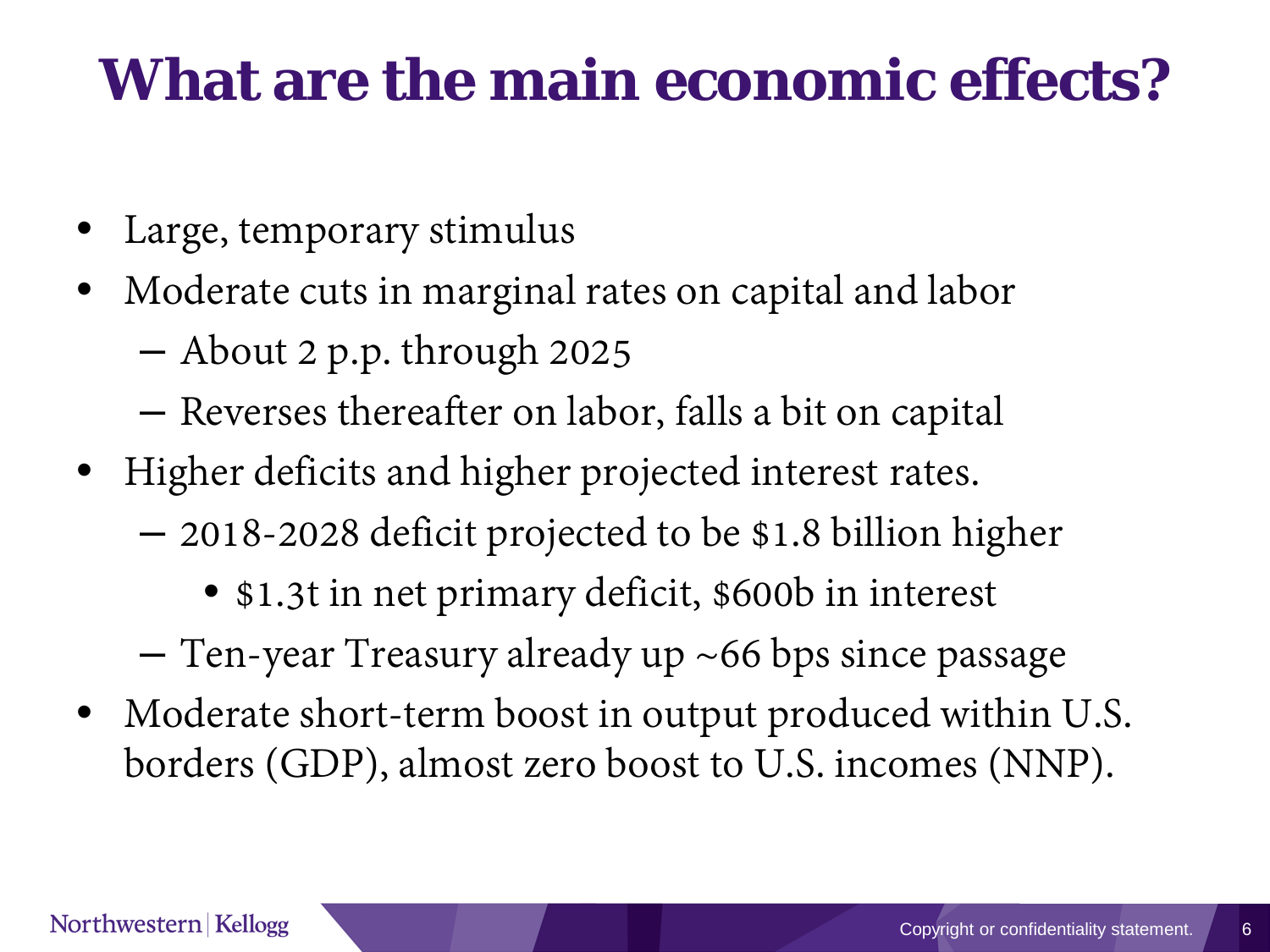#### **Not all investment fared the same**



Source: Congressional Budget Office.

The changes in incentives consist of changes in the user cost of capital, which is the gross pretax return on investment that provides the required return to investors after covering taxes and depreciation, and changes in the benefits of locating business establishments in the United States.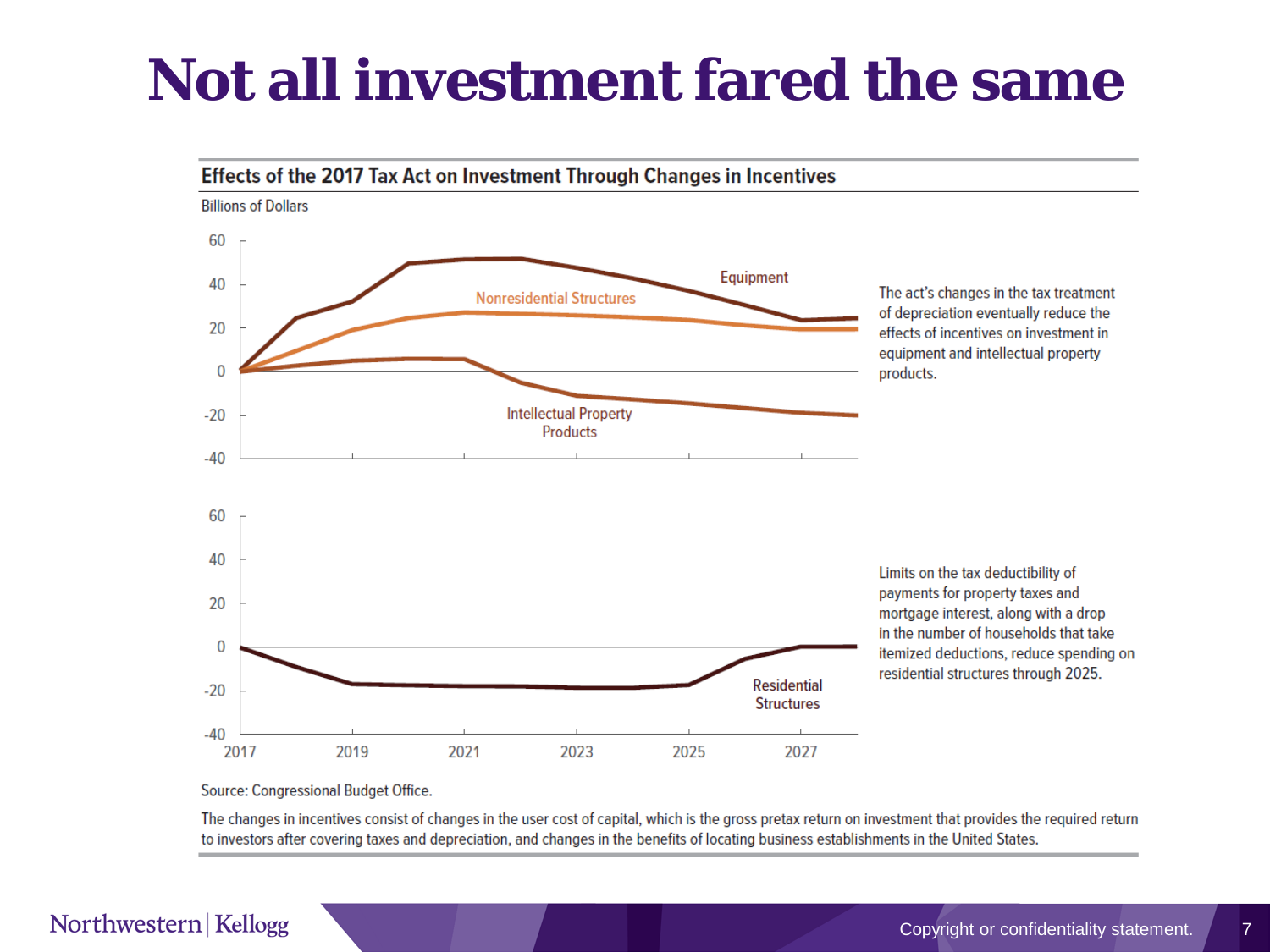# **Is this a stable tax plan?**

- $\bullet$  No.
	- Many provisions explicitly expire
	- Key international provisions may not survive challenges
	- Fundamental tax structure out of line with spending
	- Tax policy is a mixed bag
		- Eliminates provisions that aren't expenditures; introduces new ones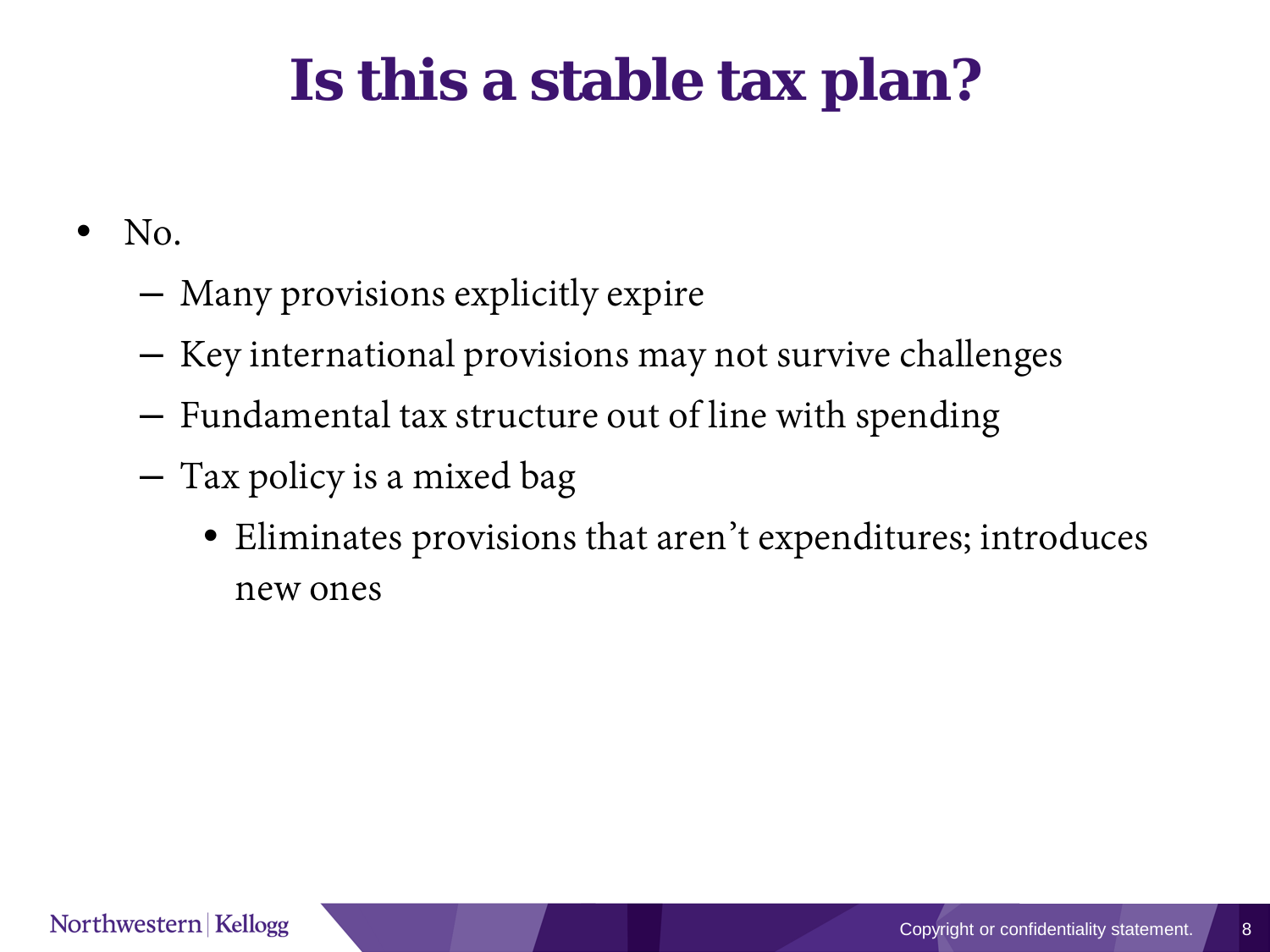## **How will this play out? In retrospect….**

(1) Everything we knew about public finance was wrong

 $\rightarrow$  TCJA led to sustained boosts in investment and labor supply, increased efficiency and compliance, and grew the economy while closing the deficit. TCJA was extended.

(2) Everything we suspected about debt was wrong

Growing debt and rising projected debt never impacted the economy. TCJA was extended.

(3) We were right about tepid growth and deficits

 $\rightarrow$  Congress paired back large social programs to pay for the (temporary) cuts

(4) We were right about tepid growth and deficits

 Congress eventually raised taxes to pay for the (temporary) cuts (5) We were right about tepid growth and deficits

 $\rightarrow$  Components of TCJA expire as scheduled, buck is passed.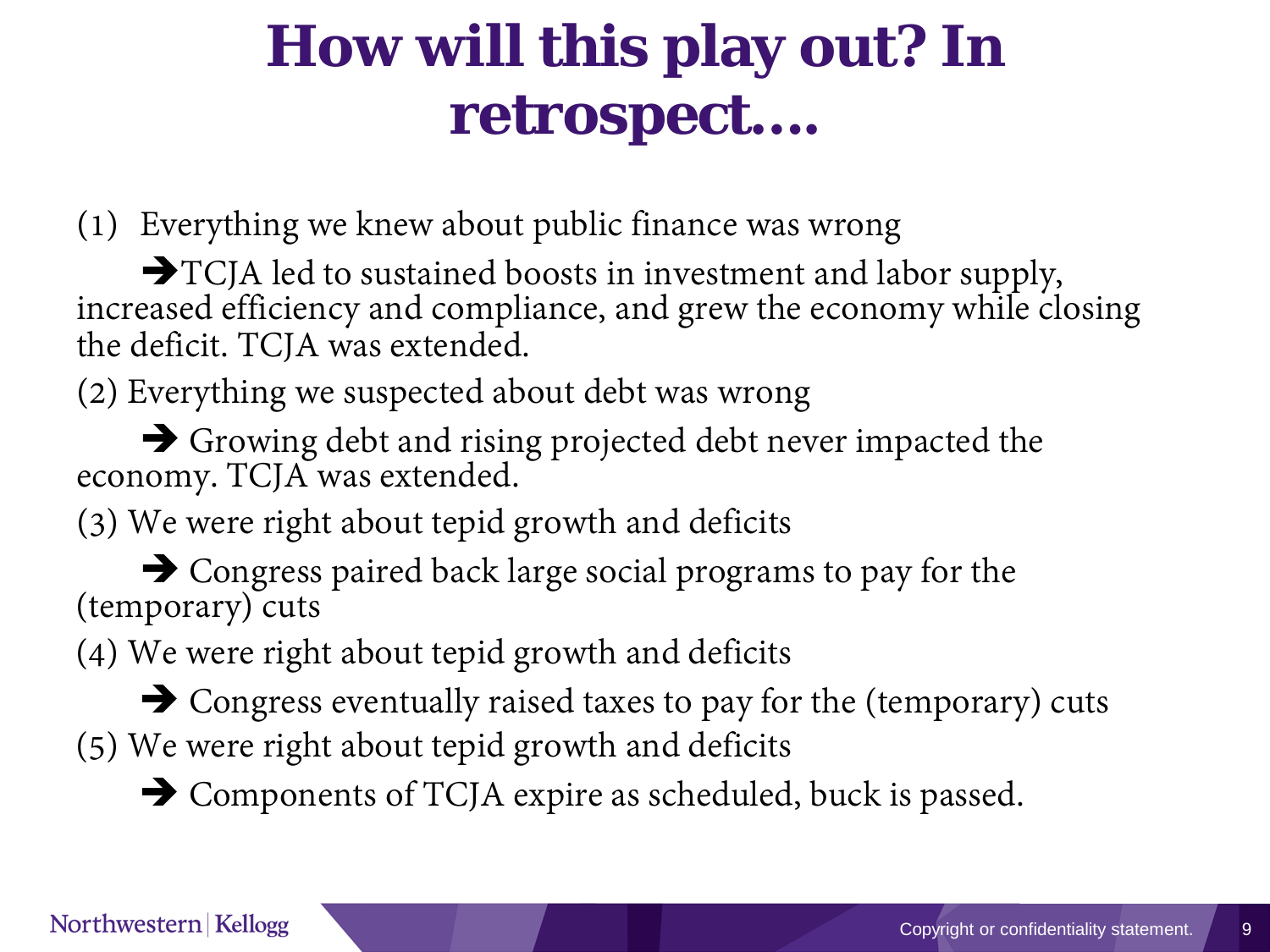# **Strategies for the next round**

(1) Tax old capital and provide incentives for new investment (2) Fix the international tax system and limit provisions that facilitate corporate avoidance and income shifting

(3) Change the taxation of capital to promote more uniform taxation

(4) Reduce distortionary tax preferences in the individual tax code

(5) Encourage working-age Americans to enter the labor force and supply more labor

(6) Improve compliance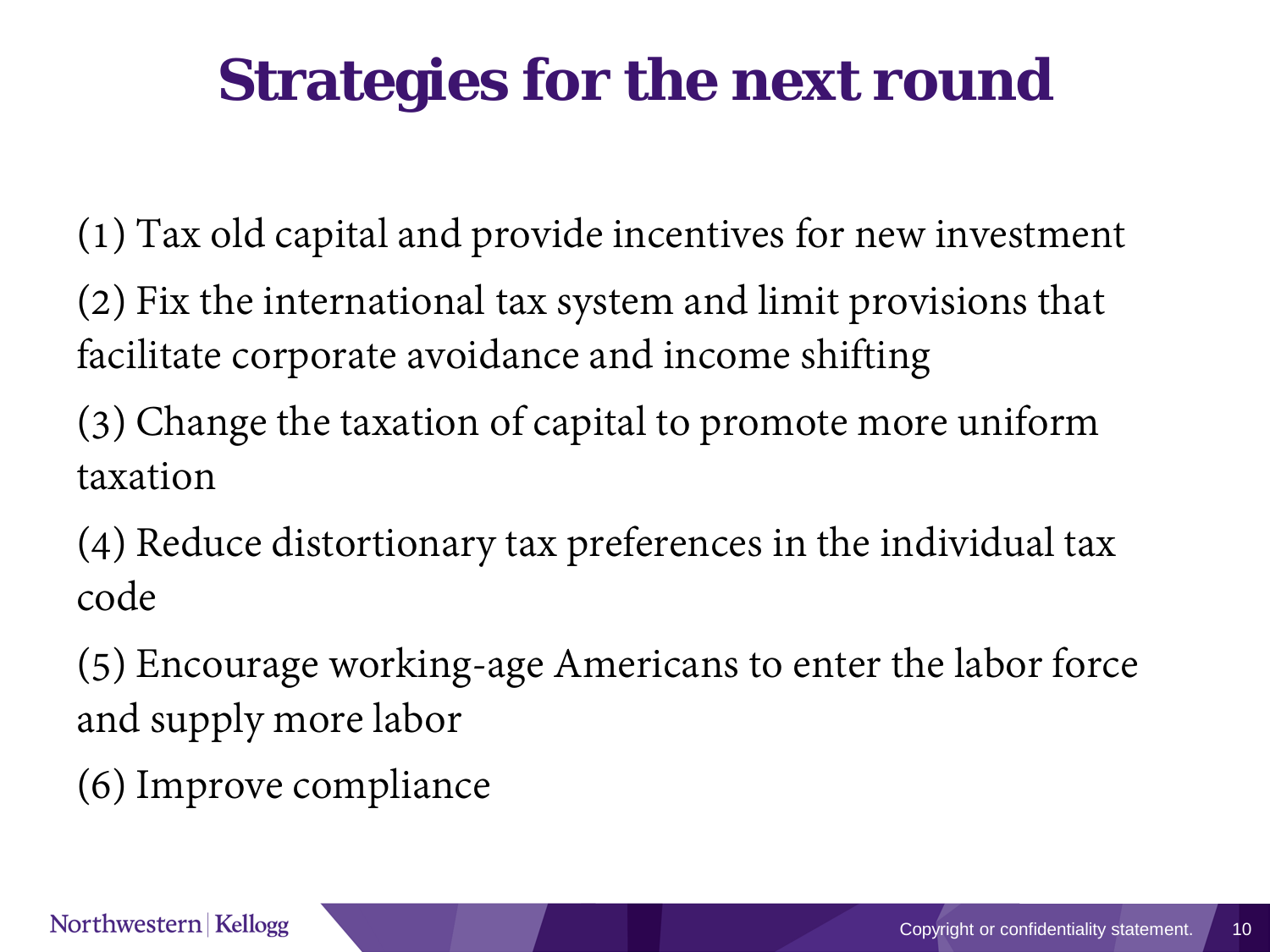#### *Tax old capital and provide incentives for new investment*

- TCJA windfall for owners of old capital (mixed with some incentives for new investment).
- Economic literature emphasizes negative impact of windfall gains on old capital  $\rightarrow$  no boost in investment, but anti-growth deficit impacts
- Way forward:
	- Rollback some of the corporate tax cut to 25% to 28%
	- Eliminate pass-through deduction.
	- Return to prior treatment for research.
	- Make permanent pro-investment incentives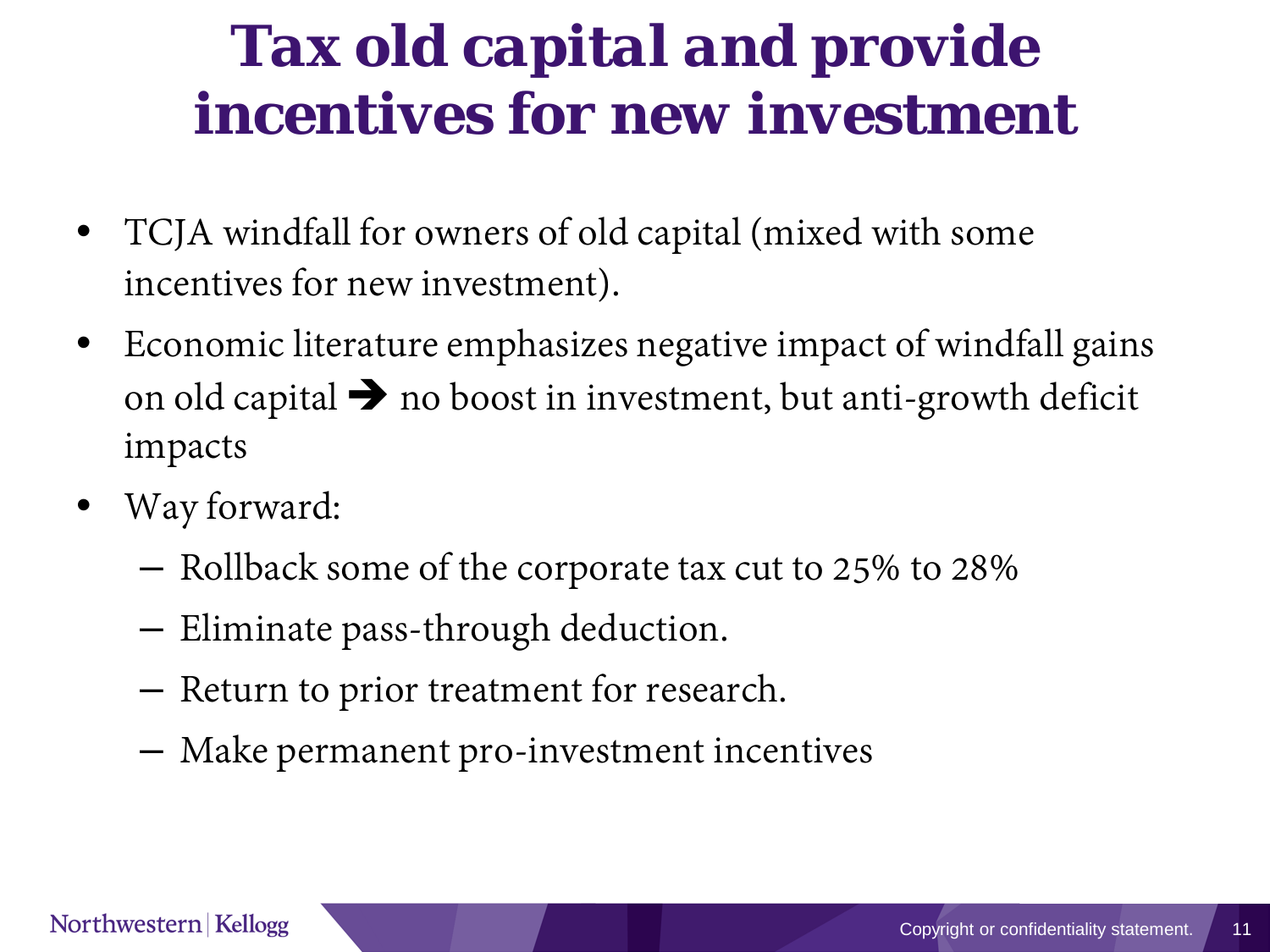# *Fix the international tax system and limit avoidance and shifting*

- General approach is sound, but several reforms are warranted
- Need to better address profit-shifting and have stronger incentives for domestic production.
	- Higher minimum tax and applied on country-by-country basis
	- Eliminate FDII and replace with better incentives
	- Reduce 10% tangible equity allowance to rate on 10-yr Treasury
	- See Harris and Looney (2018) for more discussion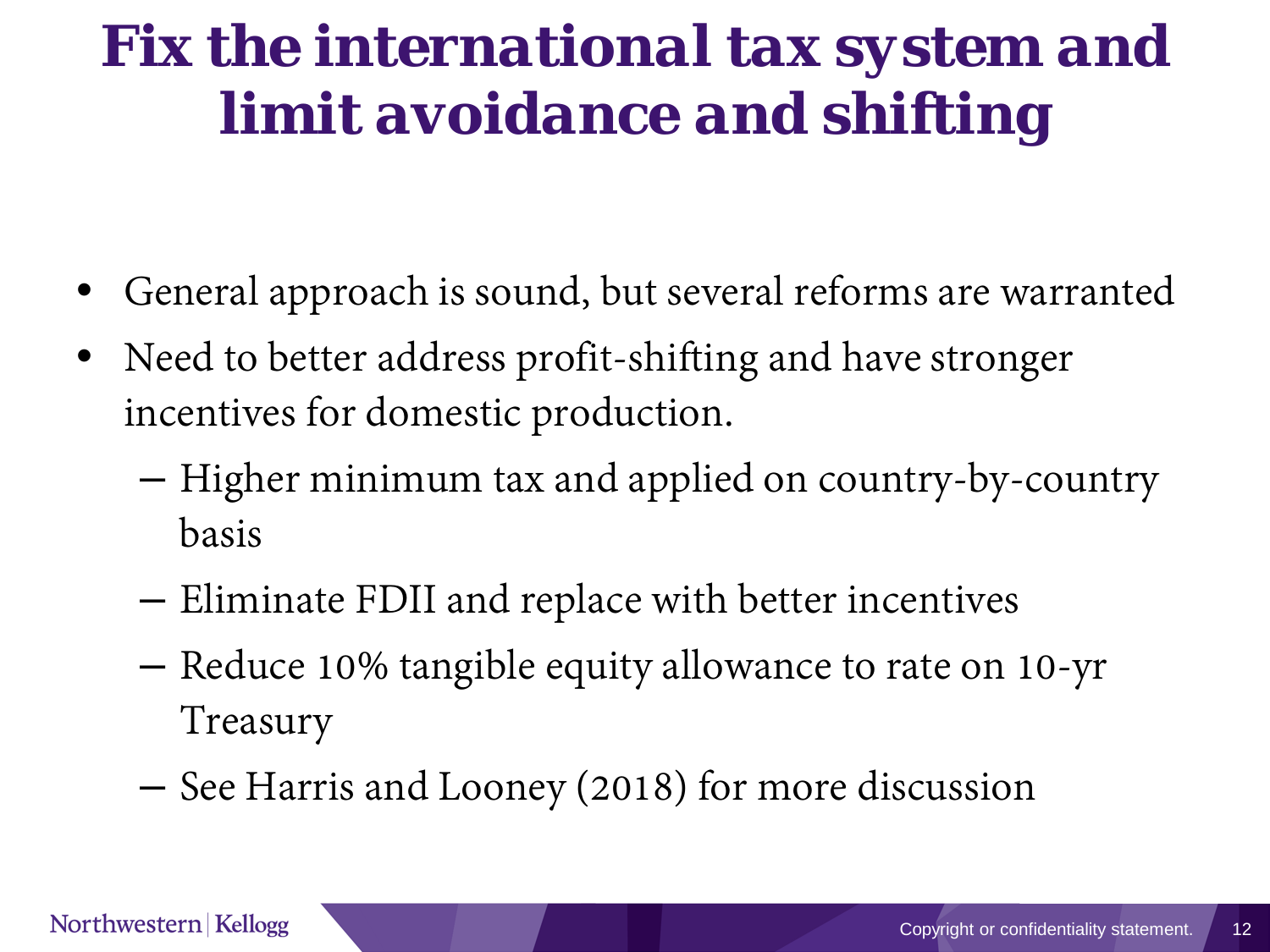### *Change the taxation of capital to promote more uniform taxation*

- TCJA retains and exacerbates distortions in the taxation of capital.
	- One example: exclusion for gains held at death.
- These distortions both cost revenue and decrease efficiency.
	- One example: lock-in effect due to gains held at death.
- Possible fixes include:
	- Repeal step-up in basis or change to carryover basis.
	- Closely-held stock in IRAs
	- Unrelated business income by tax-exempts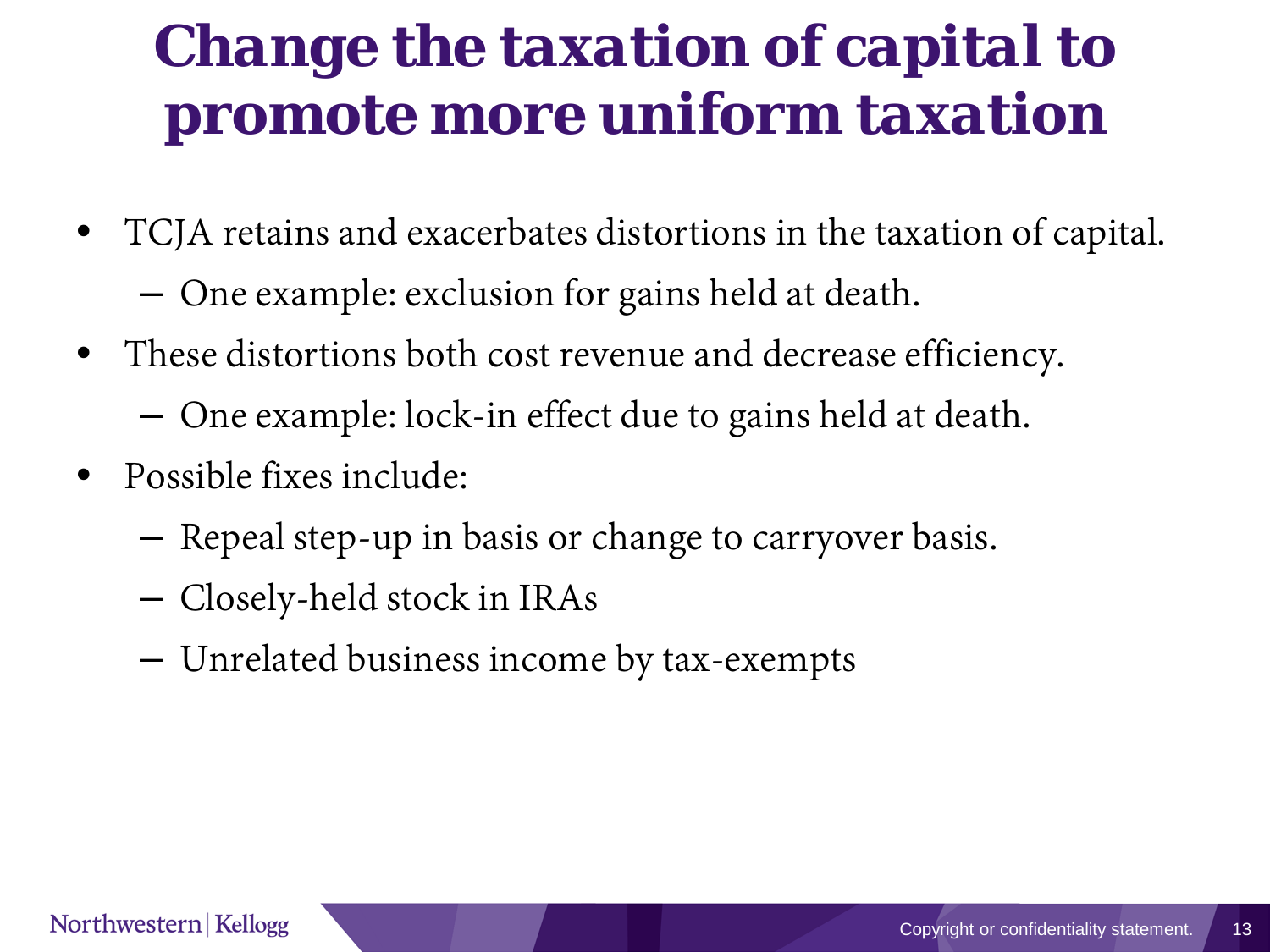#### *Reduce distortionary tax preferences in the individual tax code*

- Despite high-visibility reforms (e.g., SALT and MID limitation), TCJA does little to improve some of the largest tax expenditures
	- employer-provided health insurance, retirement saving, capital gains; host of smaller provisions.
- Could improve many, for example:
	- Introduce Cadillac Tax or like reforms
	- Make MID more pro-ownership; first-time homebuyer tax credit
	- Make retirement incentives more equitable, effective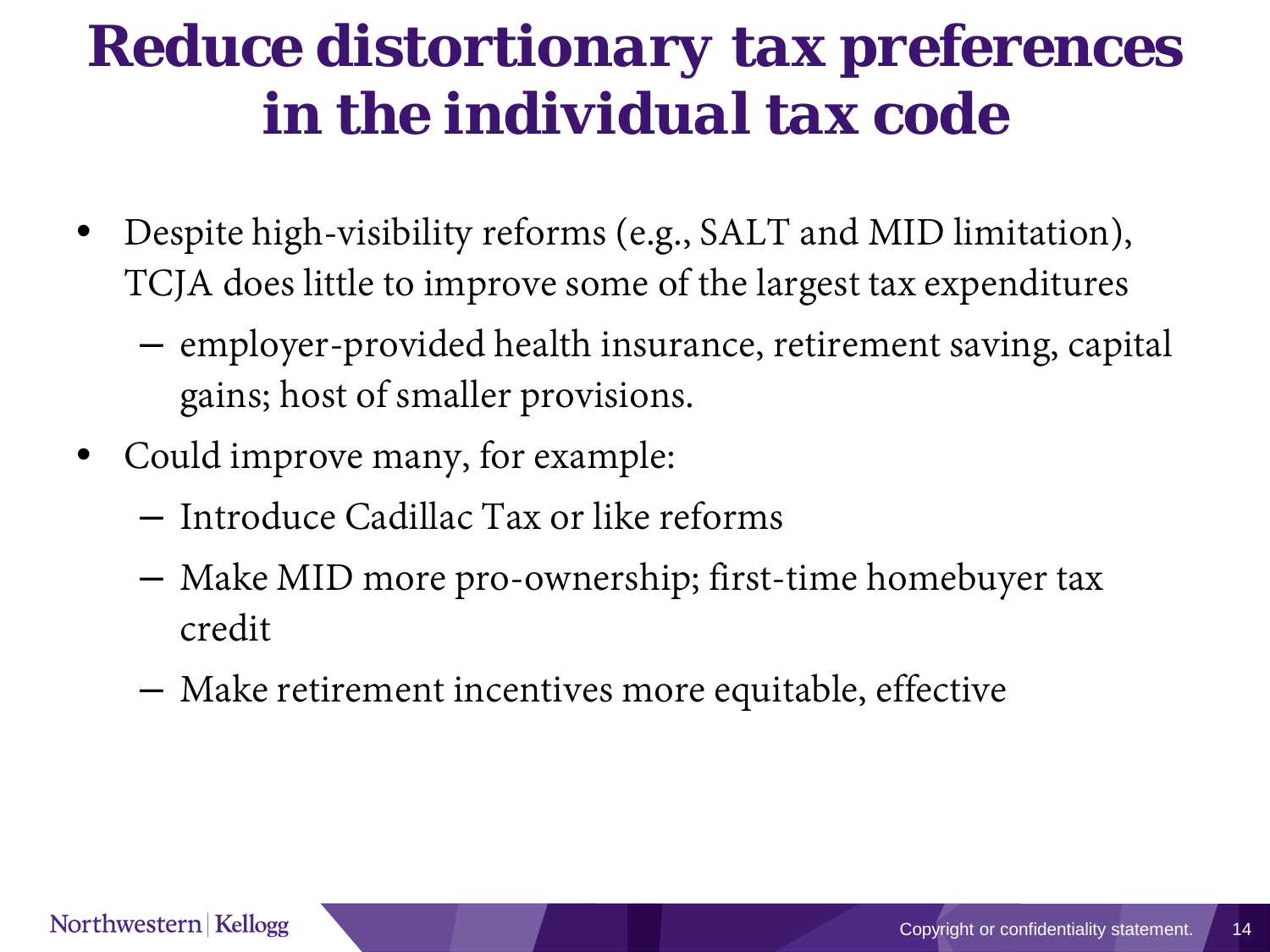#### *Encourage working-age Americans to enter the labor force*

- TCJA temporarily lowers marginal tax rates on labor, could target reductions better.
- Reform could focus on high-elasticity individuals
	- Boost childless EITC
	- Second-earner tax credit
	- Child care subsidy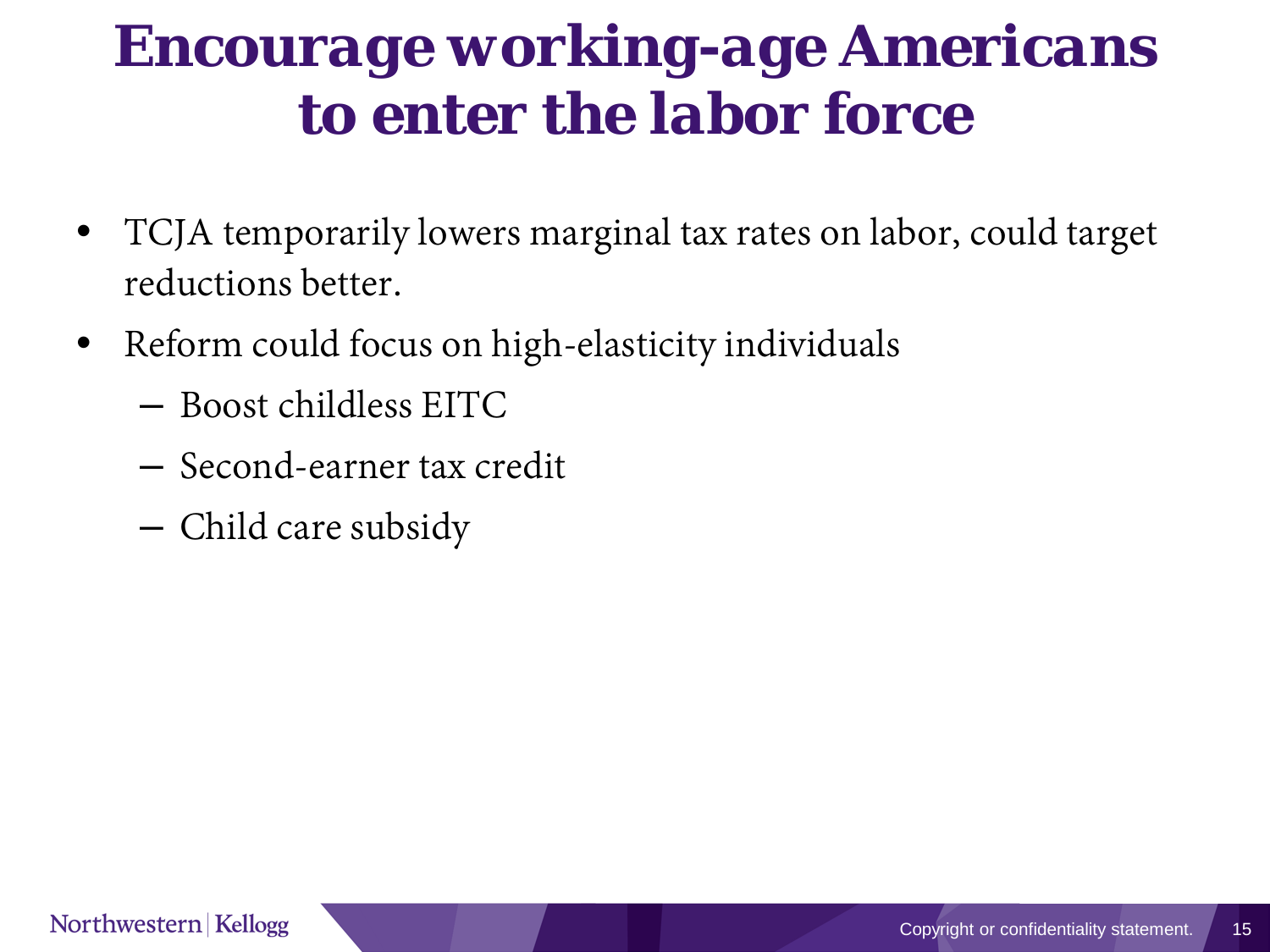#### *Improve compliance*

- Compliance is an underappreciated aspect of tax reform
	- Raises rates on complying taxpayers and/or shifts activity to less-enforceable activity
- Massive tax gap, plausibly in the range of \$500b to \$650b annually
- Incentives to switch to pass-through income may exacerbate tax gap (while lower rates and less itemization limit the lost revenue)
- Fund the IRS to administer the tax code you have
	- Adequate IRS funding OR
	- Simpler and more enforceable tax code